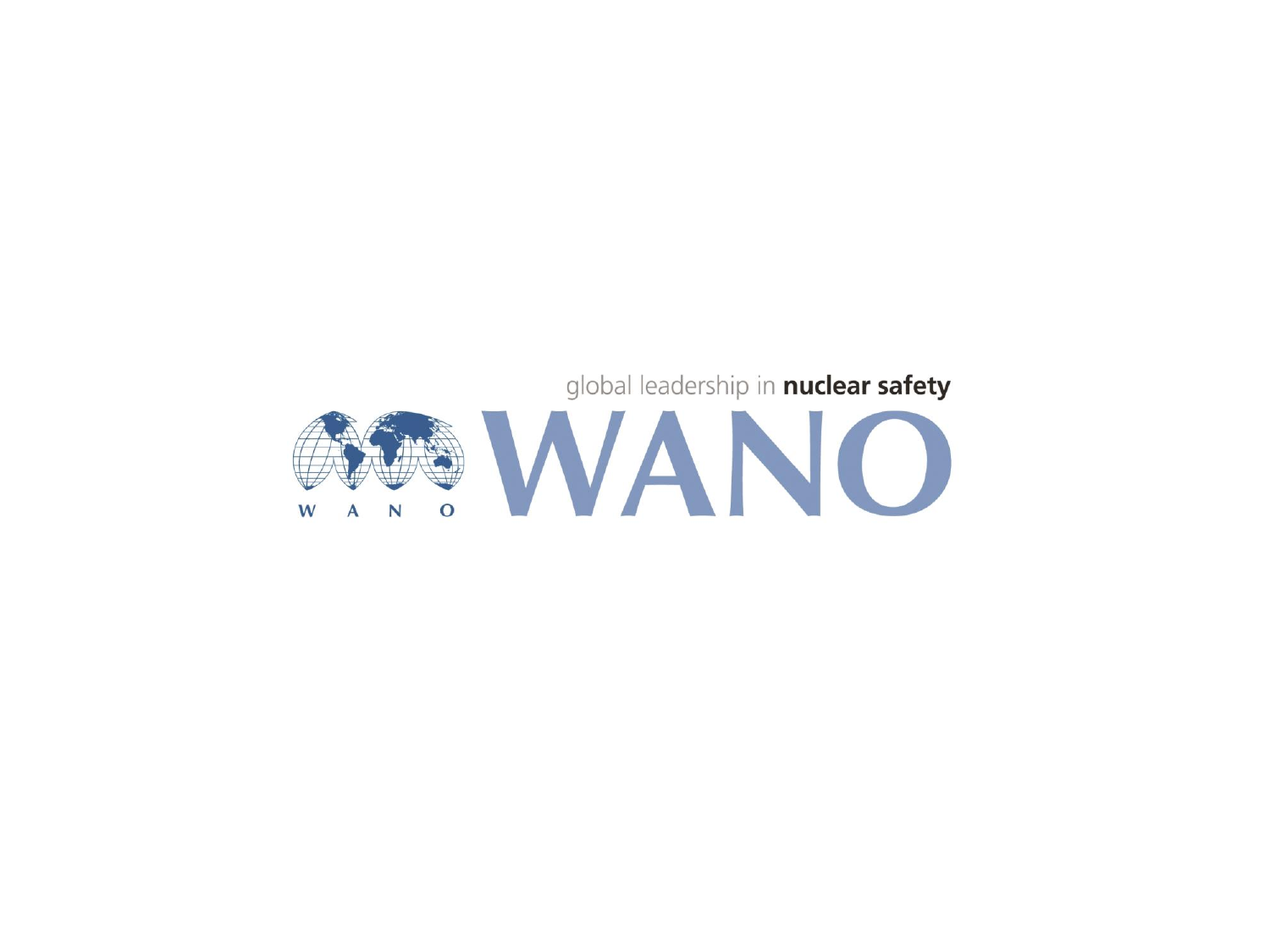

## Licensing of Nuclear Installations

Peter Prozesky European Nuclear Safety Conference 28 June 2017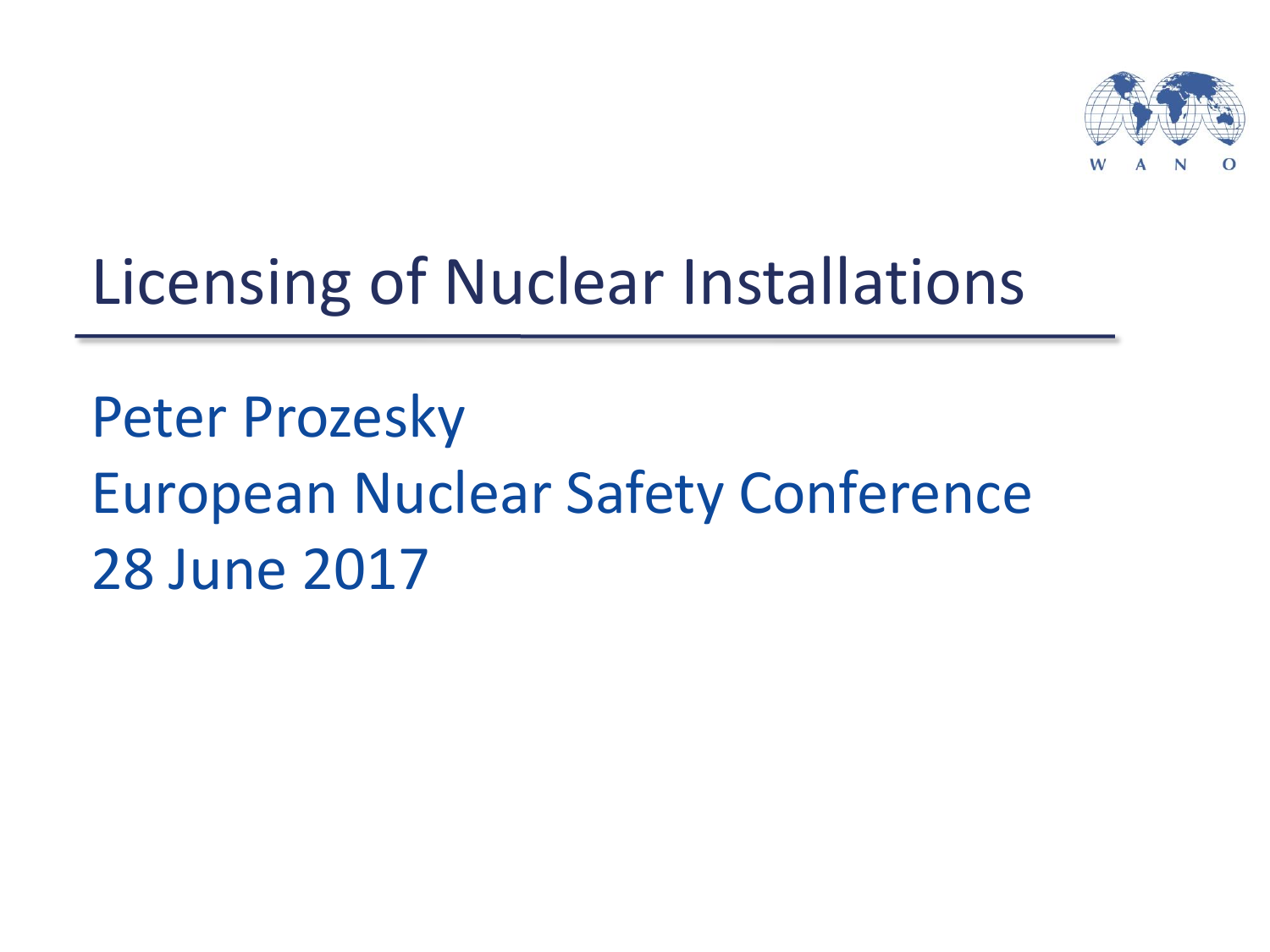## Bringing a New Project to Fruition



- WANO has **no formal role in licensing** or regulation, being an association of nuclear plant operators and owners
- We therefore have **no regulatory authority or powers to enforce** any requirements or standards in relation to any of our members
- WANO has however **developed a substantial suite of performance objectives and criteria** that reflect industry best practice in pursuit of safe and reliable operation of a Nuclear Power Plant
- WANO has a significant library of **accumulated operating event information**  and a number of **"must know" Significant Operating Experience Reports**, containing some 240 specific recommendations that all new entrants are obliged to have implemented
- Although **membership is voluntary**, there are no civilian Nuclear Power Plants outside of WANO membership
- WANO's expectation for a **new build entrant** is to **begin membership at the time of signature of contract** to begin construction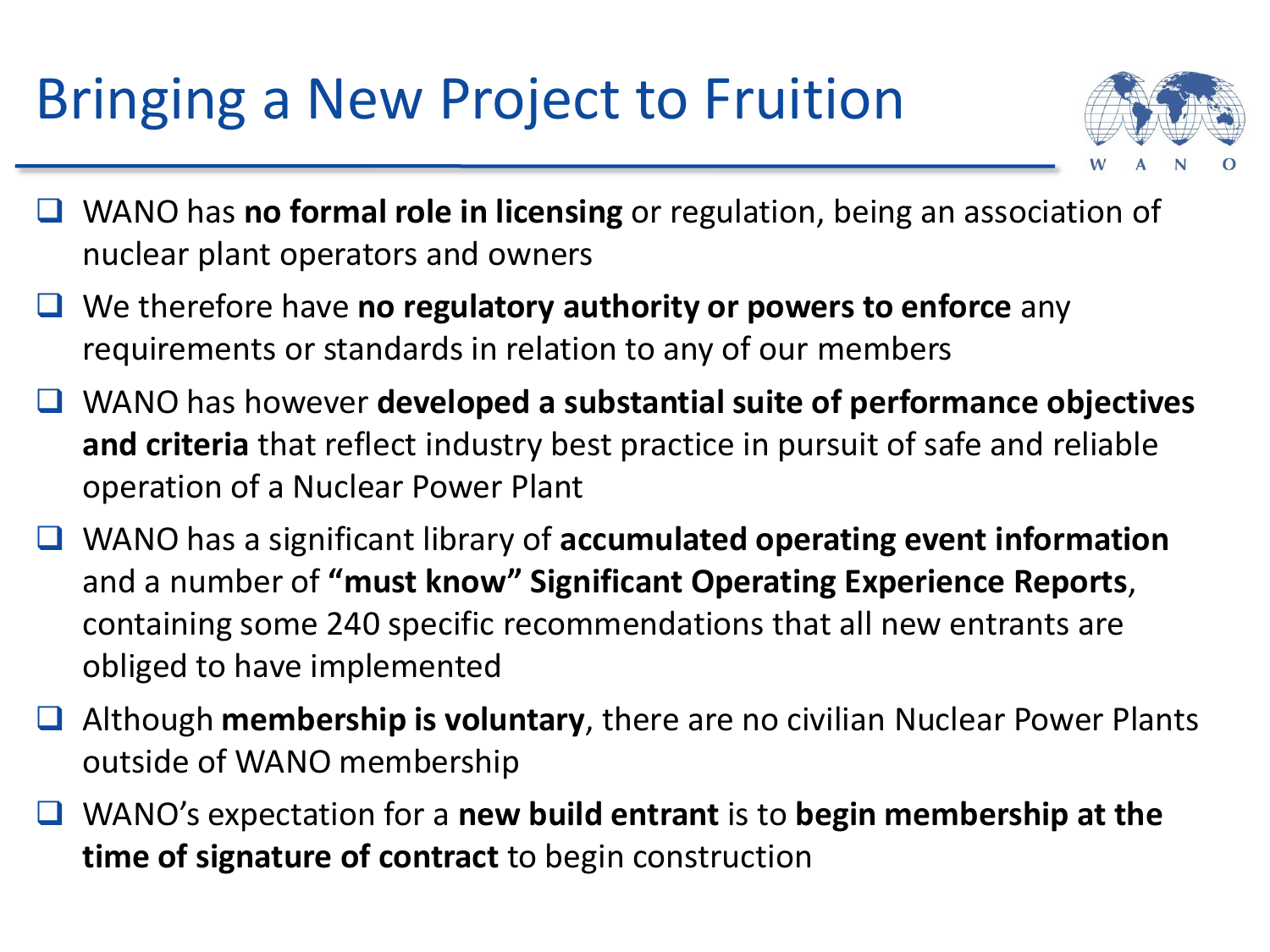WANO New Unit Assistance Programme



- **17 specific NUA modules** developed and offered for every new build project, including subjects such as **safety culture**, **emergency management**, and w**orkmanagement**
- NUA modules planned and deployed via expert missions, benchmarking and training programmes throughout the 5-8 years of construction and commissioning
- 12-18 month before fuel loading Operational Readiness Assist mission (detailed review against WANO PO&Cs to identify gaps)
- $\Box$  1-2 months before fuel loading Pre-Start-Up-Review. Formal review; may result in Pre-start-up AFIs. Must be solved before fuel load or criticality
- PSUR includes comprehensive Operator Crew Performance Observations on simulator and review of completion of recommendations from SOERs